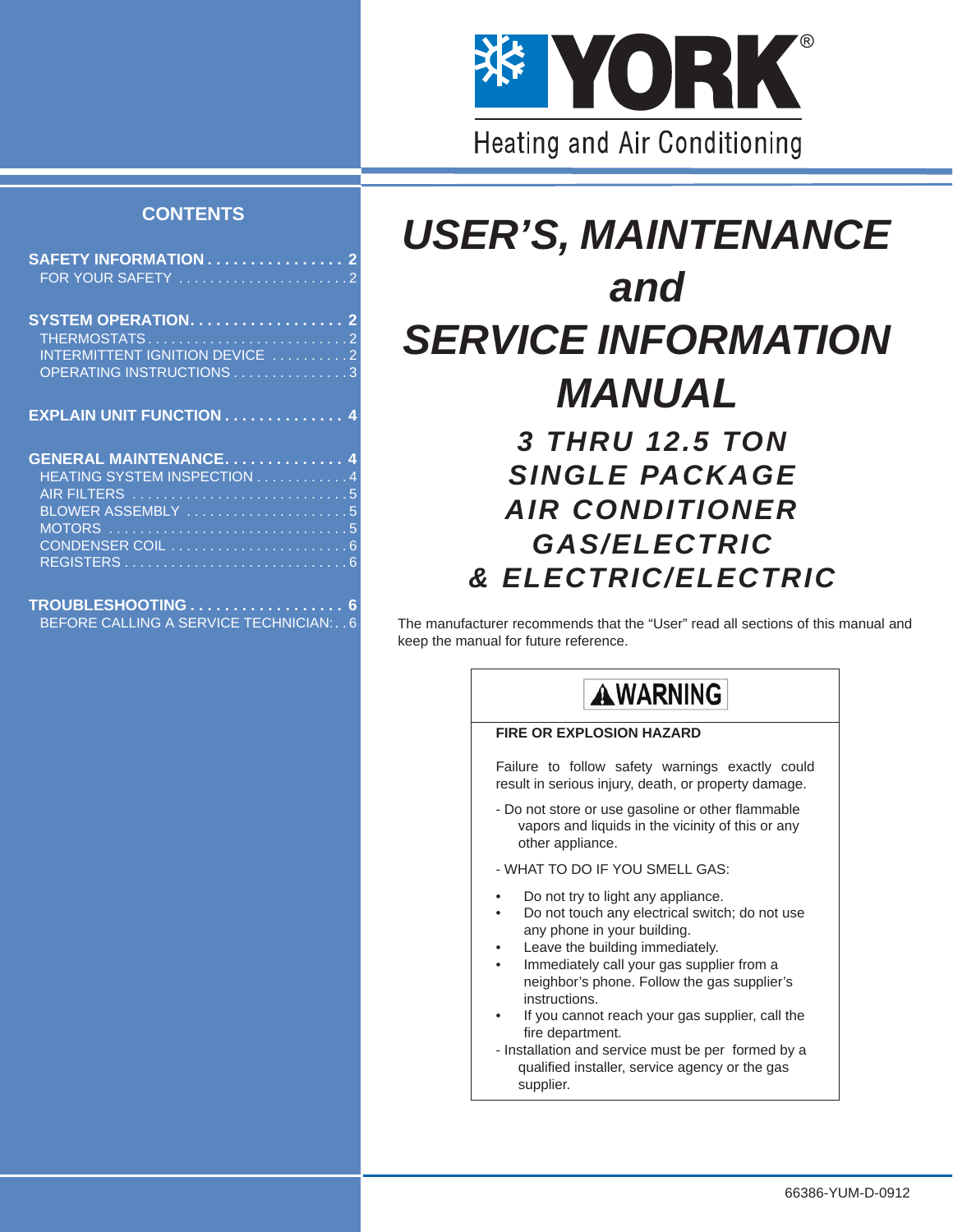## <span id="page-1-0"></span>**SAFETY INFORMATION**

## <span id="page-1-1"></span>**FOR YOUR SAFETY**

- Make sure that the furnace area is clear and free of combustible materials, gasoline and other flammable vapors and liquids.
- Be sure the furnace is clear and free of insulating material. Examine the furnace area after installation of the furnace or the installation of additional insulation. Some types of insulation are combustible.
- For proper operation of this furnace, air for combustion and ventilation is required. Make sure that these openings are not obstructed.
- For lighting or shutting down this furnace, refer to the lighting instructions provided adjacent to the burners and also located in this manual.
- A blocked vent roll-out switch is provided in the burner compartment. This switch is a manual reset. If the furnace fails to operate, contact a qualified service technician.
- Should the gas supply fail to shut off or if overheating occurs, shut off the gas valve to the furnace before shutting off the electrical supply. Then call a qualified service technician.
- Do not use this furnace if any part has been under water. A flood-damaged furnace is extremely dangerous. Attempts to use the furnace can result in fire or explosion. A qualified service technician should be contacted to inspect the furnace and to replace all gas controls, control system parts, electrical parts that have been wet or the furnace if deemed necessary.
- Determine the integrity of the installation regarding the flue gas vent, the return and supply air duct. Confirm the equipment is well supported and there are no signs of deterioration. The manufacturer recommends that main burner, ignition device and controls are inspected by a qualified service technician before each heating season.

## <span id="page-1-2"></span>**SYSTEM OPERATION**

## <span id="page-1-3"></span>**THERMOSTATS**

Set your thermostat for either heating or cooling then set it for the desired temperature. DO NOT ADJUST THE THERMO-STAT RAPIDLY ON AND OFF, OR BACK AND FORTH FROM HEAT TO COOL. THIS COULD DAMAGE YOUR EQUIPMENT.

Always allow at least 5 minutes between changes. Find the temperature that is most comfortable to you and then LEAVE YOUR THERMOSTAT ALONE. (Exception is for night or vacation "set back" to conserve energy).

Manually moving the thermostat up or down will not speed up temperature changes in your rooms. This only causes the thermostat switch to function at your command rather than responding to room temperature.

Heat generated by devices other than the furnace may interfere with thermostat performance. Therefore, lamps, radios, television sets, etc. should not be placed near the thermostat.



## **FIGURE 1- TYPICAL THERMOSTAT**

## <span id="page-1-4"></span>**INTERMITTENT IGNITION DEVICE**

## A CAUTION

This furnace is equipped with an intermittent automatic ignition system. **Do Not** attempt to manually relight the burners. Personal injury could result.

When the thermostat calls for heat, gas is supplied and at the same time, sparking occurs to light the burner. With the burner lit, the flame sensor rod closes a circuit to the ignitor control which allows the burner to continue to fire.

When the room thermostat is satisfied, the electrical circuit to the gas valve is opened, closing main burner gas. If the burner should fail to light, contact your heating contractor or gas utility for service to insure that proper operating conditions are restored.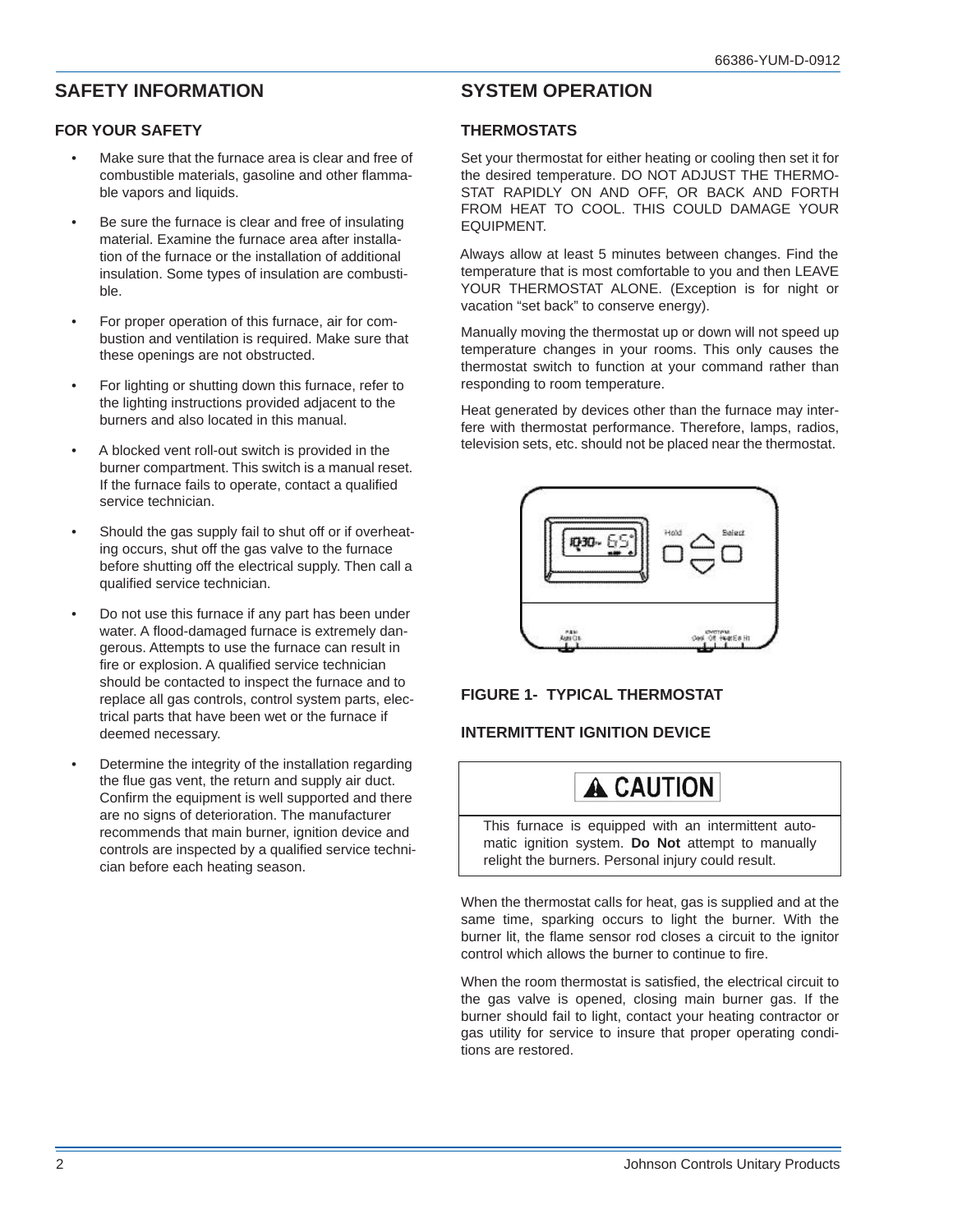### **INPUT**

The correct heat capacity of the furnace is regulated by the burner orifices and the gas pressure. The proper orifices are furnished but the gas pressure regulator must be adjusted by the installer or gas utility service technician.

### <span id="page-2-0"></span>**OPERATING INSTRUCTIONS**

### TO SHUT DOWN THE FURNACE:

- 1. Close the main gas shutoff valve(s).
- 2. Turn off the electric power supply.

### TO LIGHT THE FURNACE:

- 1. Do not attempt to light manually.
- 2. Open the main gas shutoff valve(s).
- 3. Adjust the set point of the room thermostat above the temperature in the space.
- 4. Turn on the electric power supply.
- 5. The draft fan will operate. After an adequate purge time, the electric spark igniter will light the burners.
- 6. The burners will extinguish and relight automatically upon the demand of the room thermostat.

#### VENT SAFETY SYSTEM:

This gas furnace is equipped with a manual reset high temperature sensor or rollout switch which in the unlikely event of a sustained main burner flame rollout will shut off the flow of gas by closing the main gas valve. The ignition modules will also be disabled, preventing the flow of gas to the valve. The switch is located inside the gas heat access panel above the burner inlet. Flame rollout can be caused by blockage of the power vent system, improper gas pressure or adjustment. If this event occurs the furnace will not operate properly. The gas supply to the furnace should be shut off and no attempt should be made to place the furnace in operation. The system should be inspected by a qualified service technician. Refer to Figure 2 for a typical installation.

#### 100% SHUT OFF:

The ignition modules are designed for 100% shut-off. If the furnace fails to ignite after three ignition attempts, the flow of gas will be shut off and the ignition module will lock out. The module can be reset by:

- A. Turning the system switch on the room thermostat to the "OFF" position and back to the "HEAT" position.
- B. Decreasing the set point of the room thermostat below the temperature in the conditioned space and returning it to its original setting.

C. Opening and closing the unit's main disconnect switch.



## **FIGURE 2- TYPICAL INSTALLATION**

If the furnace continues to lock out, a qualified service technician should be called to determine the cause of the problem.



## **ELECTRICAL SHOCK, FIRE OR EXPLOSION HAZARD**

Failure to follow safety warnings exactly could result in dangerous operation, serious injury, death or property damage.

Improper servicing could result in dangerous operation, serious injury, death or property damage.

- Before servicing, disconnect all electrical power to furnace.
- When servicing controls, label all wires prior to disconnecting. Reconnect wires correctly.
- Verify proper operation after servicing.

## **AWARNING**

Prior to any of the following maintenance procedures, shut off all power to the unit to avoid personal injury.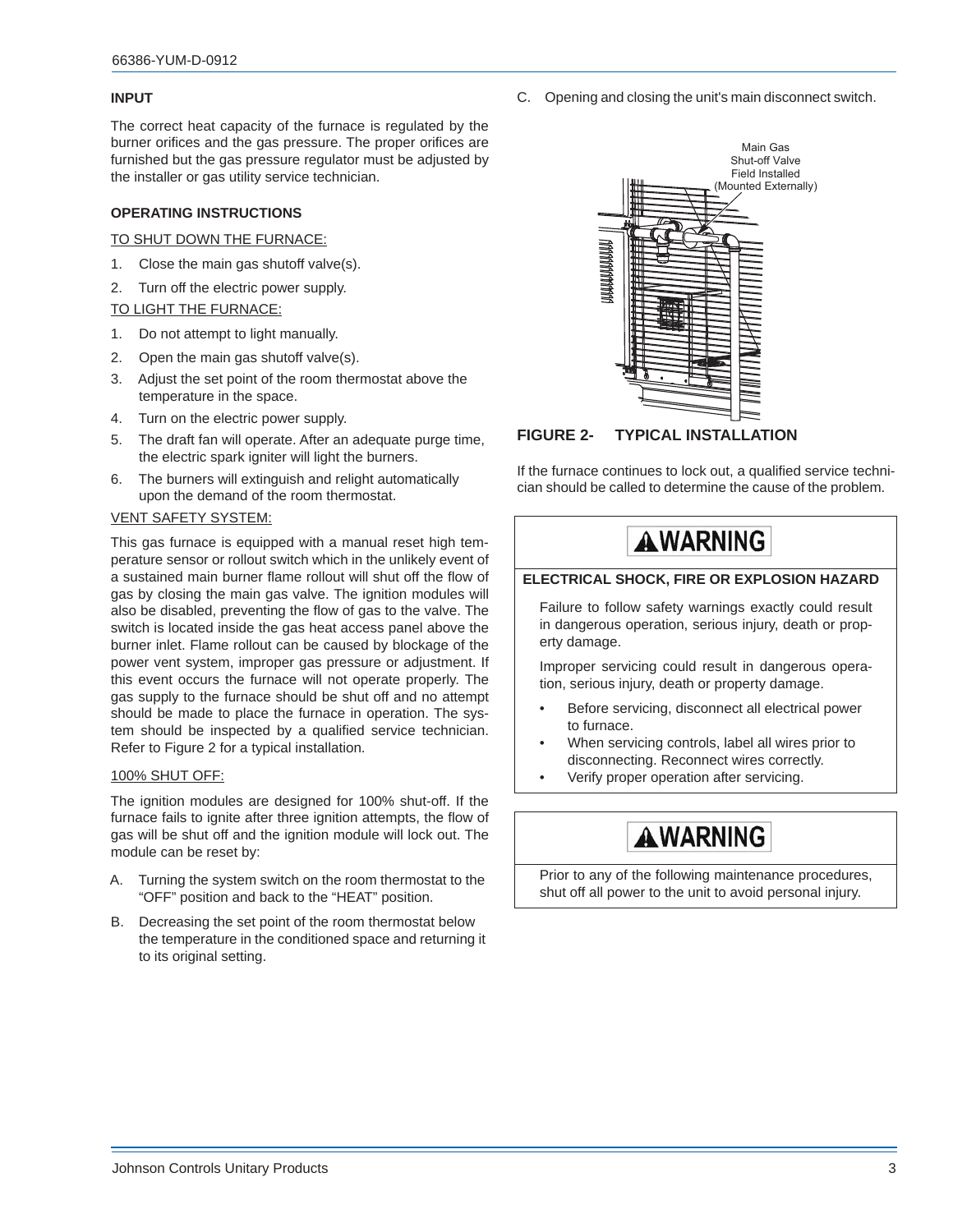## <span id="page-3-0"></span>**EXPLAIN UNIT FUNCTION**

When the system is functioning properly, show the owner the location of all disconnect switches and the thermostat. Explain how to start and stop the unit and how to adjust temperature settings within the limitations of the system. Advise that the flue exhaust hood surface and the immediate area will experience high temperatures during the heating cycle, and that all unauthorized personnel and debris must be kept away from this area.

## <span id="page-3-1"></span>**GENERAL MAINTENANCE**

In order to insure long and trouble free service from your system, we recommend periodic inspection, cleaning, lubrication and adjustment by your installing Dealer/Contractor. Be sure to ask about this service. For those who prefer to do-it-yourself, please follow the instructions listed below to care for your system.

Snow or debris should not be allowed to accumulate in or around the unit. Do not permit overhanging structures or shrubs to obstruct outdoor air discharge, combustion air inlets or vent outlets on your unit. These provide air for combustion and ventilation. Adequate air is important to the safe and proper operation of the unit.

## <span id="page-3-2"></span>**HEATING SYSTEM INSPECTION**

It is the owner's responsibility to insure that an annual inspection of the entire heating portion of the unit is made by a qualified service technician. This should include inspection of the burner, heating element and flue for any corrosion or soot accumulation which may require cleaning and also checking of burner and controls for proper operation.

In addition, at least once during the heating season, the owner shall make a visual inspection of the flue outlet for evidence of black soot or blockage of flue outlet by leaves or other debris. If any soot is found, it is recommended a qualified service technician be called immediately. If any blockage is found, it must be cleared immediately.

Check for obvious signs of deterioration of the unit. Check that the return and supply ducts attached to the unit are sound and air tight. Check that the unit's physical support, concrete slab or roof curb, is sound and not in need of repair. Make sure there are no gaps between the roof curb and the unit where rain could leak into the building.

Start the furnace. The vent motor should start, the igniter will start to spark and ignite the burner. If it does not, contact a qualified service technician for assistance. Check the appearance of the main burner flame. The flame should have a blue appearance. (See Figure 3.)



## **FIGURE 3- TYPICAL FLAME**

## **BURNER CHECK**

Periodically (at least annually at the beginning of each heating season) make a visual check of the main burner flame to determine if the burners need cleaning.

## **CLEANING BURNERS**

Remove them from the furnace as explained the in BURNER/ ORIFICE INSTRUCTIONS section in the Unit Installation Instructions. Clean burners with wire brush and vacuum as needed.

## **CLEANING FLUE PASSAGES & HEATING ELEMENTS**

With proper combustion adjustment, the heat exchanger tubes of a gas-fired furnace will seldom need cleaning. If the tubes should become sooted, they can be cleaned as follows:

- 1. Remove the burner assembly as outlined in "BURNER/ ORIFICES INSTRUCTIONS" of the unit Installation Instructions.
- 2. Remove the screws holding the flue collector box. Carefully remove the flue collector box.
- 3. Remove the flue baffles from the tube interiors.
- 4. Using a wire brush on a flexible wand, brush out the inside of each heat exchanger from the burner inlet and flue outlet ends.
- 5. Brush out the inside of the flue collector box and the flue baffles.
- 6. Run the wire brush into the flue exhaust tube from the flue collector end. Do not damage the flue exhaust screen, remove if necessary.
- 7. If soot build-up is particularly bad, remove the draft motor and clean the wheel and housing.
- 8. After brushing is complete, blow away all brushed areas with air or nitrogen. Vacuum as needed.
- 9. Replace parts in the reverse order that they were removed in Steps 1 through 3.
- 10. Assure that all seams on the vent side of the combustion system are airtight. Apply a high temperature (500°F+) sealing compound where needed.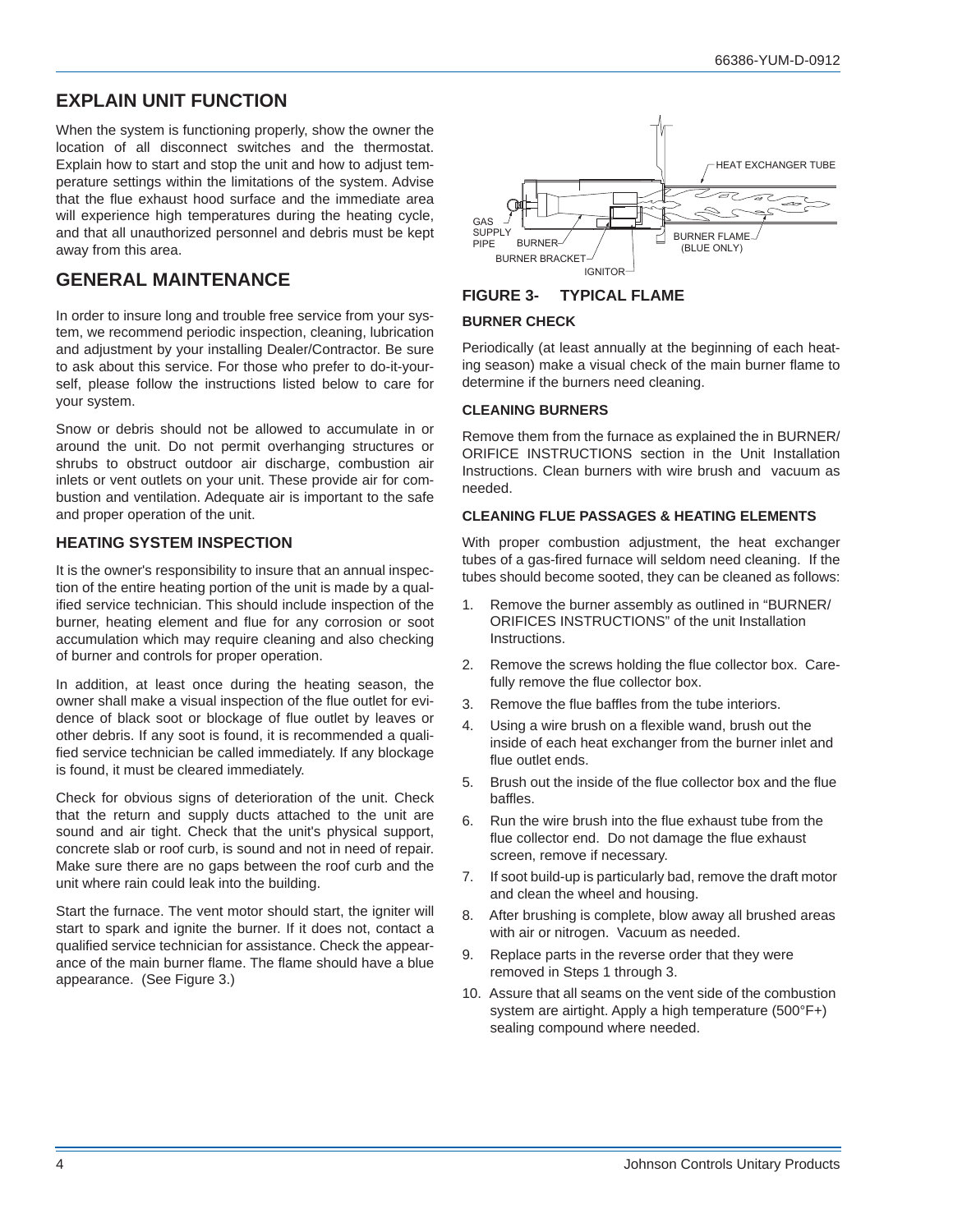## <span id="page-4-0"></span>**AIR FILTERS**

All units contain four filters. The filter racks on these units will receive either 1" or 2" filters. Filters can also be installed in the building at a suitable return air location if an economizer or outside air accessory is not used. Filters must always be used. They should be inspected once a month and thoroughly cleaned or replaced if it appears they are beginning to accumulate excessive dirt.

To install the filters, remove the filter access panel as shown in Figure 4.

**NOTE:** Filters must be installed with "Air Flow" arrows pointing inward -- toward the indoor coil. In the event the spacers in the filter section are removed, they must be reinstalled in their original position.

Slide filters all the way into the filter racks provided. When more than one filter in a filter rack is required, they must butt each other when sliding into position. Replace the filter access panel.



## **FIGURE 4- FILTER ACCESS**

#### <span id="page-4-1"></span>**BLOWER ASSEMBLY**

Even with good filters properly in place, blower wheels and motors will become dust laden after many months of operation. The entire blower assembly should be inspected annually. If the motor and wheel are heavily coated with dust, they can be brushed and cleaned with a vacuum cleaner.

These units are supplied with blower shaft bearings that do not require maintenance but may be lubricated

if desired. Every three years, using a low pressure grease gun, pump grease into the bearing grease fitting until grease just begins to show at the seals. Do not over lubricate. Use any lithium base grease recommended for ball bearing service.



Perform all maintenance operations on the blower motor with electric power disconnected from the unit. Do not attempt to lubricate bearings with the unit in operation.

## <span id="page-4-2"></span>**MOTORS**

Outdoor fan motors are permanently lubricated and require no maintenance.

Ventor motor is factory lubricated for an estimated 10 year life.